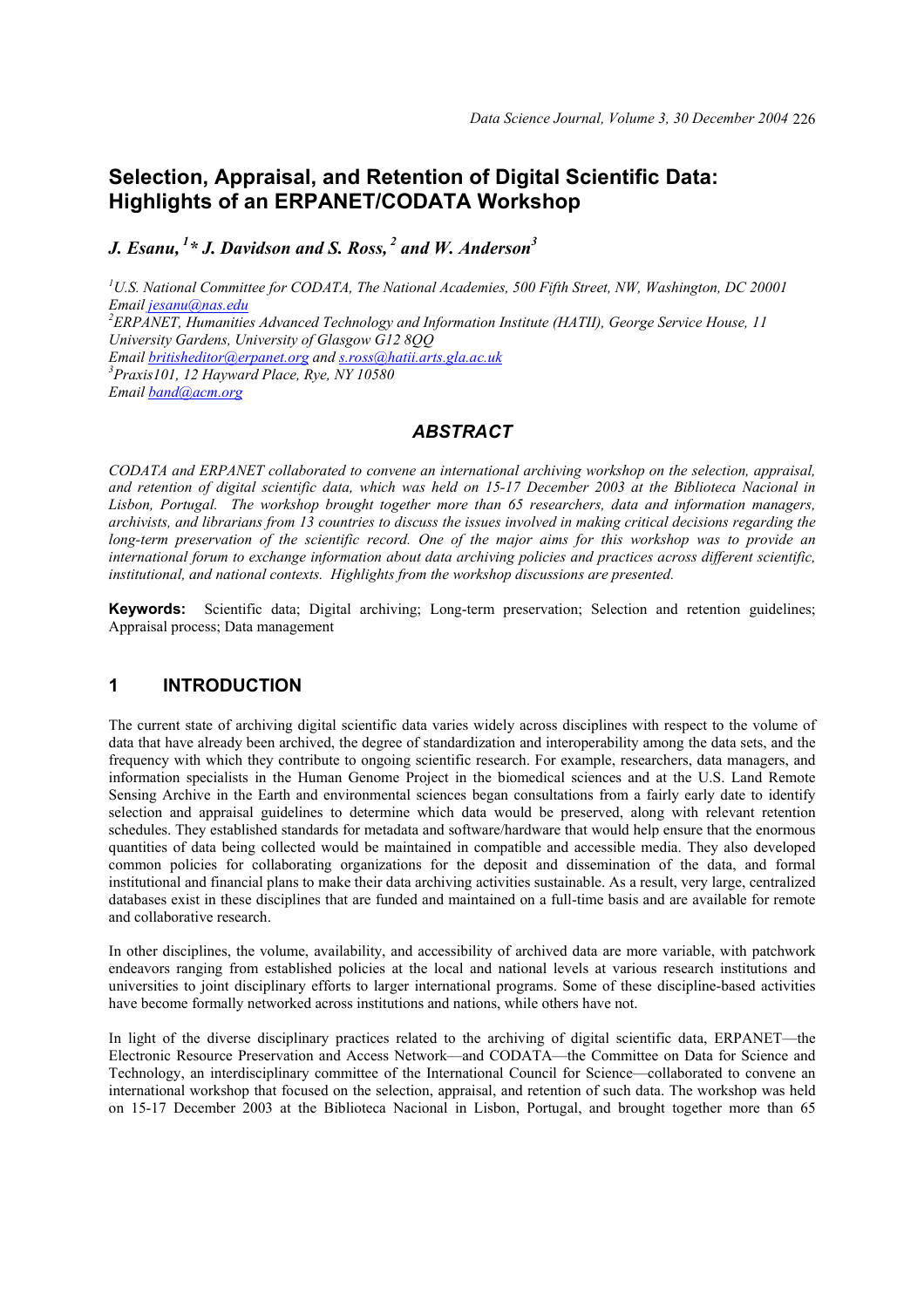researchers, data managers, information specialists, archivists, and librarians from 13 countries to discuss the issues involved in making critical decisions regarding the long-term preservation of the scientific record.

One of the major aims for this workshop was to provide an international forum to exchange information about data archiving policies and practices across different scientific, institutional, and national contexts. The objectives were to:

- Use disciplinary and interdisciplinary case studies to assess the commonalities and differences among disciplines and determine the extent to which common selection, appraisal, and retention principles and policies can be identified and applied, regardless of discipline, and those that are unique to a discipline or a category of data.
- Identify and discuss some of the key scientific, technical, management, and policy considerations for the successful implementation of appraisal, selection and retention principles and policies, with particular attention to issues of efficiency, effectiveness, and the broad range of potential benefits – economic and other – that can be achieved.
- Provide a networking opportunity for workshop participants to meet with other researchers, data managers, information specialists, archivists, and science policy experts across discipline and national boundaries.

A final report was published by ERPANET that summarizes the workshop (ERPANET, 2004). As such the scope of this article focuses on the highlights of the workshop's discussions as described below.

## **2 MANAGEMENT AND POLICY CONTEXT FOR ARCHIVING DIGITAL SCIENTIFIC DATA**

The selection and appraisal of scientific data for long-term preservation is embedded in a larger data management and policy context (Hodge and Frangakis, 2004; National Research Council, 1995a; Anderson, 2004). Some important policy issues related to archiving scientific data include accommodating the needs and practices of different scientific disciplines, as well as encouraging the development of interdisciplinary research values and methods. Differences in nomenclature and taxonomy of data exist within, as well as across, scientific communities. Names and concepts may change over time, and the preservation of data requires preserving historical contexts. Within a specific region there likely will be differences among the mandates and objectives of individual archives. Archives for different types of data (e.g., observational vs. experimental, physical science vs. biological science, human subjects or not) may have disparate procedures and metrics for data quality, and differing criteria for appraising value and selecting data for preservation. In addition, building digital repositories of scientific data requires resources and expertise to transfer paper-based data to electronic forms.

Relevant data management issues include the implementation of practical, day-to-day operational procedures and practices needed to preserve and maintain access to the data resources (Anderson, 2004). First and foremost is the ongoing need to secure and maintain the requisite funding. A general problem common to many scientific disciplines is the low priority attached to data management and preservation. Experience indicates that new research projects tend to get much more attention than projects that attempt to preserve and reuse existing data, even though the payoff from optimal utilization of existing data may be greater. In addition to managing the issues of data selection and appraisal, archives must also contend with issues of ownership and control. Operational issues for scientific data archives include properly managing data volume (the number of bits is enormous and growing); dealing with the diversity of sources, formats, and documentation; and maintaining a sufficiently long time horizon for access in the face of continual change in data definitions, digital data media and formats, and hardware and software obsolescence. Planning and developing requirements for data archives must accommodate the continual change and evolution in the practice of science; the local variability in focus, practice, and available technology and other physical and human infrastructure; the differing mandates and objectives of different data producers, as well as a diversity of potential users, including scientists, educational institutions, businesses, policymakers, and ordinary citizens.

Effective management of scientific data archives also depends on an investment in training and education. The dependency of science on technology makes archiving considerations part of experimental and observational data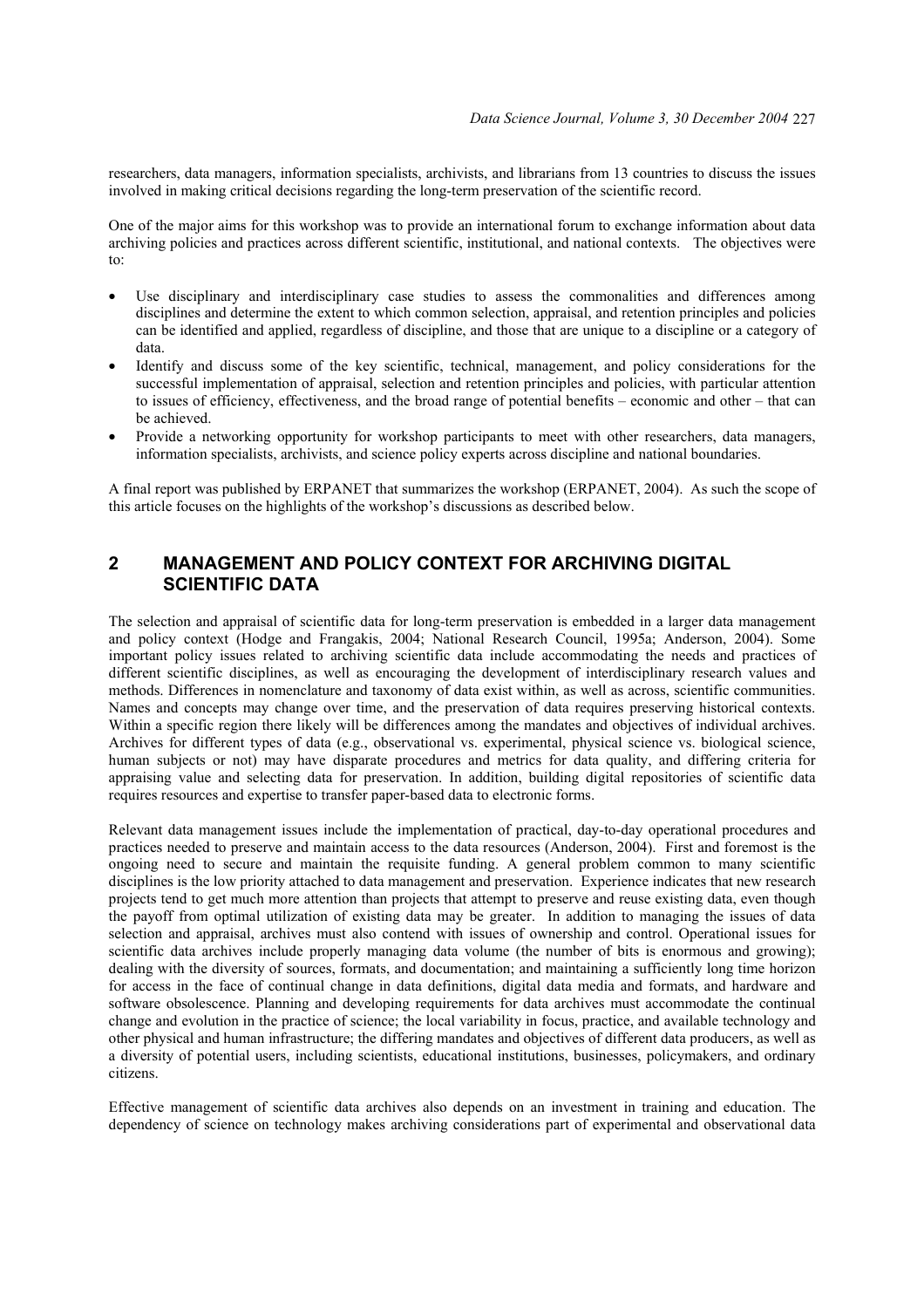collection and reporting. Archiving requirements no longer apply solely to post-research publication activities. Properly documenting data for long-term preservation and access must become part of the daily practice of scientists. Promoting these changes to established practice requires collaboration among scientists, data managers, educators, and archive users.

The U.S. National Research Council (1995a, 1995b) addressed the issues of retention criteria and the appraisal process when examining long-term retention of scientific and technical records for the U.S. federal government at the request of the U.S. National Archives and Records Administration. The National Research Council found that scientific data create special problems for appraising their long-term value, particularly beyond the primary user community. They are voluminous, constantly increasing, difficult to label, and often difficult to access and use by all but the original project scientists. In addition, they are often very expensive to collect, but provide baselines for future collections and enhance understanding of other data. They are frequently of immense importance for advancing scientific endeavors, for educating new scientists, and for many other social and economic applications. At the same time, it may be difficult to ascertain the full value of data to researchers and other users in the long term.

The National Research Council also noted that the appraisal process must take into account the whether the data are raw (primary) or processed. Retention criteria must be established to guide the creators and managers of scientific data. Creators must also be motivated to consider the needs of secondary users so that data are retained in a manner that provides maximum benefit to researchers and users in the long term. As such, scientists need to become active agents in the appraisal process.

The workshop examined these aforementioned issues through the identification of disciplinary and interdisciplinary case studies to identify common themes regarding the selection, appraisal, and retention of digital scientific data for long-term preservation, regardless of discipline.

# **3 WORKSHOP ON THE SELECTION, APPRAISAL, AND RETENTION OF DIGITAL SCIENTIFIC DATA**

The workshop began with an introduction to CODATA activities related to archiving and preserving scientific data by William Anderson of Praxis101. In 2002, a CODATA Task Group on Archiving and Preserving Scientific and Technical Data in Developing Countries was established; Dr. Anderson serves as a Task Group co-chair. This Task Group has been working to identify the scientific, management, technical, and policy issues related to archiving scientific data. They have compiled a comprehensive, annotated bibliography of archiving resources and initiated a series of workshop focused on preserving and accessing digital scientific resources. This presentation was followed by an overview of the selection, appraisal, and retention of digital records from an archivist's perspective by Terry Eastwood of the University of British Columbia (Eastwood, 2004). An example of deriving the maximum economic benefit from the long-term retention of scientific data was then presented by Peter Weiss of the U.S. National Weather Service. These three talks helped to set the context of current archival activity and to identify potential benefits that the long-term preservation of digital scientific data may offer.

The workshop moved on to examine the selection and retention practices and appraisal guidelines, and archiving policies in general, in a variety of scientific disciplines through five disciplinary and interdisciplinary case studies. Three disciplinary case studies were presented. The first, by Jürgen Knobloch, focused on experimental laboratory data in the physical sciences with the example of the Large Electron-Positron (LEP) Collider at CERN. The second case study focused on biological sciences with an example of the Global Biodiversity Information Facility (GBIF). Meredith Lane of GBIF provided the archival experiences at GBIF, and Weber Amaral of the International Plant Genetics Research Institute provided the high-value user perspective for this case study. The International Virtual Observatory in Astronomy was the final disciplinary case study in the space sciences; Francoise Genova from the Strasbourg Astronomical Data Centre provided the data center perspective and Alex Szalay from the Johns Hopkins University gave the high-value user perspective. The first interdisciplinary case study presented examples of archiving practices in the social sciences in both Europe and the United States with a description of the activities at the U.K. Data Archive and Inter-university Consortium of Political and Social Research in the United States by Kevin Schürer and Myron Gutmann, respectively (Gutmann, et al., 2004). The final interdisciplinary case study focused on the archiving of large-volume data sets from remotely sensed observations in the Earth and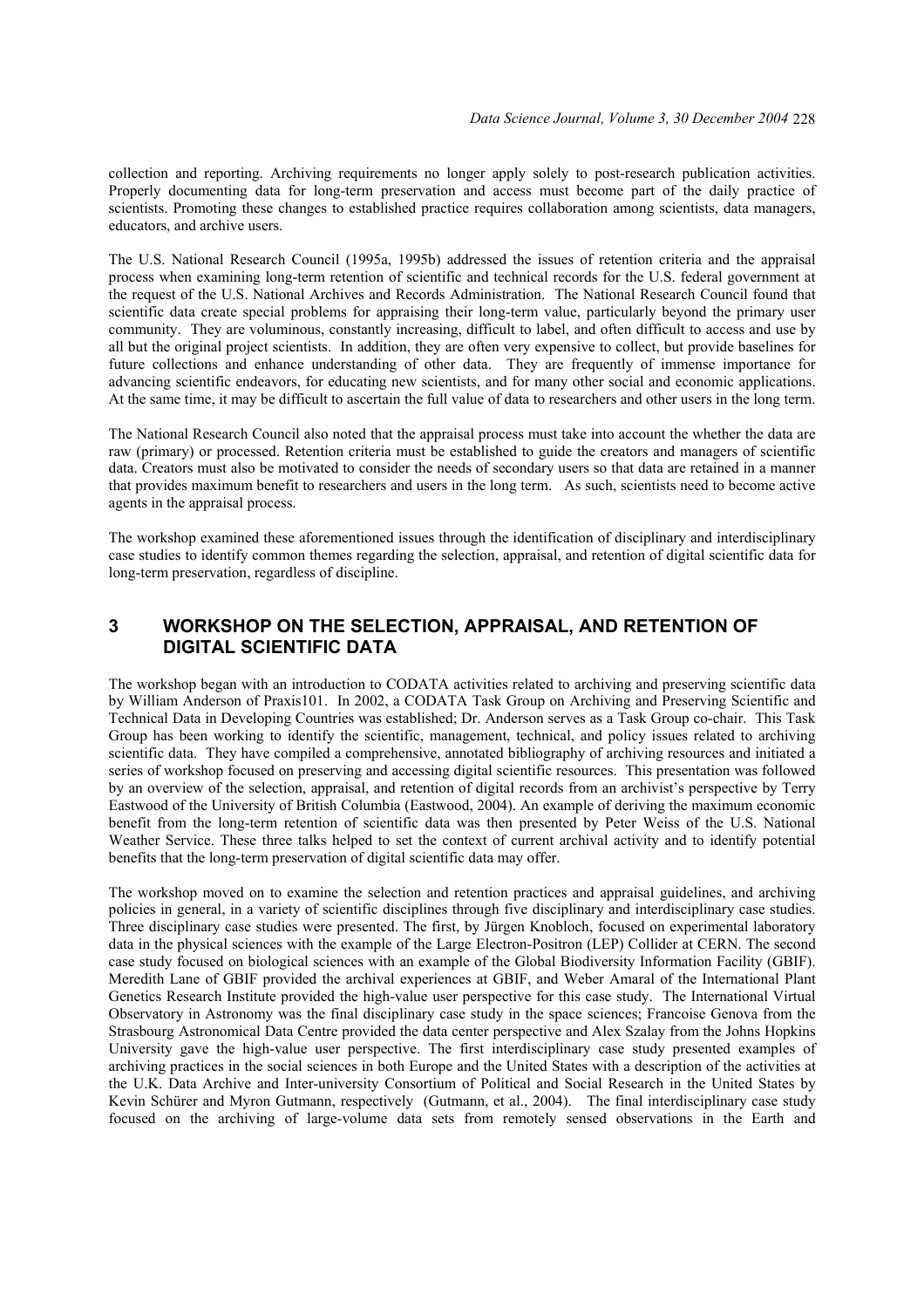environmental sciences. John Faundeen described the appraisal process at the U.S. Land Remote Sensing Archive at the U.S. Geological Survey's (USGS) Earth Resources Observing System Data Center, and Luigi Fusco of the European Space Agency discussed the use of Earth observation archives in virtual digital libraries and GRID infrastructures (Fusco and van Bemmelen, 2004). The case studies illustrated the commonalities and differences among various scientific disciplines by offering a range of archiving, end-user, and national perspectives. In many cases, more than one of these perspectives was explored.

The case studies illustrated that there is a great range of archival activity being undertaken in the various scientific disciplines. While different disciplines focus their activity in different areas of the archival life cycle, all have valuable experience to share. Through improved communication and collaboration, a great deal can be learned from each other. The space sciences showed that metadata and interoperability can have a major impact on the accessibility of data. They also demonstrated the value of disciplinary cooperation in the creation and adoption of standards and strategies. The social sciences case study suggested that metadata can be used as a means of appraising the long-term value of digital data. In addition, the case studies provided valuable insights into the concepts of rejecting or disposing of digital data. The physical sciences case study demonstrated the importance of retaining contextual information with digital data for their long-term value and reuse. The case study in the biological sciences also outlined the value of maintaining context and demonstrated the potential social benefits of making digital scientific data more widely accessible, especially among developing countries. The presentations on Earth observation sciences showed that interdisciplinary collaboration can be of great benefit as was seen with the development of the USGS Appraisal Tool. The archival community demonstrated that appraisal is effectively a judgment on the value of digital data. As such, appraisal can have a huge impact on justifying future preservation activity being carried out on the digital data. The potential benefits of the widespread adoption of the Open Archival Information System (OAIS) Reference Model (Consultative Committee, 2002) were also illustrated by the archival discipline.

One of the main goals of this workshop was to determine any commonalities and differences that exist with regards to the selection, appraisal, and retention of digital scientific data among various scientific disciplines. Several commonalities, focusing primarily on the importance of maximizing the value of digital resources, were highlighted throughout the workshop. It was commonly agreed that maximizing value was best achieved through the reuse of digital data sets. It was universally agreed that context is of crucial importance in enabling reuse of digital data and that this could only be guaranteed through the application of quality metadata or documentation. As this will involve greater financial investment in the initial creation or retrospective documentation of digital data sets, the workshop participants believed that it would be necessary to increase awareness of the value of the reuse of data among funding bodies. Many participants thought that the lobbying of funding institutions to include data curation and preservation costs in scientific grants should be actively pursued as a result of the workshop.

As mentioned, the case studies also illustrated differences between the disciplines. For example, the amount of data collected and the method by which they are generated differed greatly by discipline from vast amounts of astronomical data collected by large telescopes to individual biological specimens collected by field researchers. The level of data (i.e., raw or processed) archived also varied by discipline. In addition, practices for sharing data, including publishing models and dissemination strategies, varied not only by discipline, but also by institutions and national policies. Finally, the commercial value of the data also differed by discipline.

A moderated plenary discussion followed the case studies, which allowed participants and speakers to engage in discussions on the issues raised during the presentations. The dialogue was lively and produced very interesting discussions on the issues of publication models, the roles and responsibilities of researchers and archivists in the preservation process, and the costs associated with archiving data. However, as the workshop progressed, it became clear that the concept of appraisal was neither universally understood nor agreed on by all participants. In fact, issues of semantics were at the root of some of the challenges encountered during the workshop. Definitions and use of key terms such as archiving often differed based on discipline and data perspectives. For example, the archivists used the term "electronic record" when describing the object for preservation. This term is usually defined as a digital document (Eastwood, 2004). However, scientists used the term "data," which in the scientific and technical community are usually defined as "measurements, values calculated therefrom, and observation or facts that can be represented by numbers, tables, graphs, models, text, or symbols that are used as a basis for reasoning or further calculation" (NRC, 1996). These two terms should not be used interchangeably.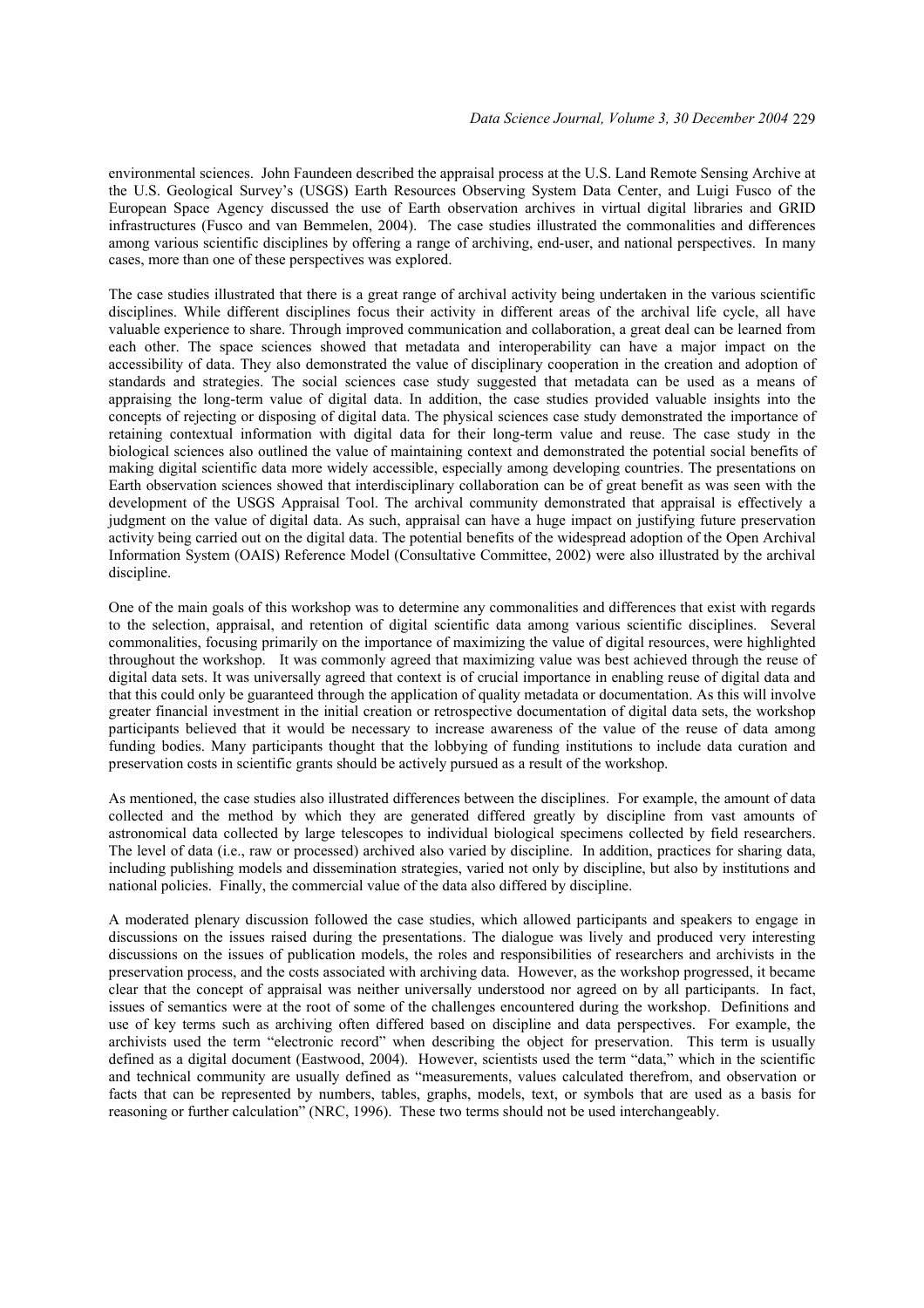Given these difficulties, an impromptu panel was convened with Jürgen Knobloch, Kevin Schürer, John Faundeen, and Terry Eastwood respectively providing the perspectives from the physical, social, and Earth and environmental sciences and from the archival community. This panel provided the speakers an opportunity to process the information from the case studies and subsequent discussions and recast the issues in a different light. The panel recommended development of an acquisition policy in all digital archives as a way of ensuring that data accepted into an archive comply with the organizations' overall mission. Acquisition policies enhance the transparency of the appraisal process and provide solid reasons for the rejection of data from the archive as well as the eventual disposal of data. The panel suggested that an acquisition committee be established for each digital archive to provide a suitable level of objectivity and accountability. The general consensus of the panel was that the appraisal process should be collaborative, involving scientists, archivists, and data managers and that appraisal should take place as early in the life cycle of the digital data as possible.

# **4 WORKSHOP CONCLUSIONS**

The workshop proved to be extremely successful in enabling discussions between the scientific and archival communities. The workshop also highlighted some conceptual challenges to effective collaboration between the diverse communities. These challenges include the economic sustainability of data preservation activities; varying archival practices among researchers, institutions, and disciplines; and the issue of semantics. However, the workshop succeeded in its main goal of bringing together different communities of practice and different disciplines to openly discuss these issues across disciplinary and national boundaries.

There was strong agreement that data are the basis of the scientific endeavor, and that scientific data often have more than one life as scientific ideas advance and new concepts emerge. The curation and reuse of existing digital data also maximizes initial investments. Thus it is essential to properly preserve these data. Workshop participants noted that proper preservation strategies include ensuring that the data are regularly appraised; the related metadata are preserved with the data; and awareness is raised among funding agencies of the importance of digital preservation. In addition, when considering long-term retention of digital scientific resources, it is critical to consider long-term access to these resources.

There are varying levels of archival practice in use among the scientific disciplines based on the various needs and practices of the different communities. The space sciences, for example, have a long history of using selection and appraisal guidelines and have been active in establishing metadata and software standards within their discipline. But in other disciplines, the efforts have been less coordinated and sustained. More effective collaboration between the various scientific communities and archivists is needed to harmonize efforts.

The costs associated with collecting and storing data can vary depending on discipline. For example, the space and Earth observation sciences often use sophisticated and expensive equipment to capture huge amounts of data daily (often measuring in the terabytes) whereas digital data are generated on a smaller scale in the social sciences and many laboratory sciences through different techniques. The costs related to data migration or the storage media, for example, vary as well. The selection, appraisal, and retention needs of the various disciplines will reflect this diversity.

The need to establish a basic appraisal framework for digital scientific data was universally agreed. The specific criteria and appropriate timing, however, are less easily defined.

As previously stated, the terminology and semantics of archiving posed some confusion among many of the workshop participants. Many standard archiving terms—such as archive, appraisal, or record, for example—were used by different participants with different meanings depending on the discipline or area of practice. Progress in tackling the issues of selection, appraisal, and retention depends on addressing practical issues, such as semantics. This will be an important step in developing channels of interdisciplinary communication and collaboration in this area.

This workshop was an important step in the dialogue between scientists, archivists, data managers, and other information specialists in the area of data curation and preservation. The workshop illustrated areas where each can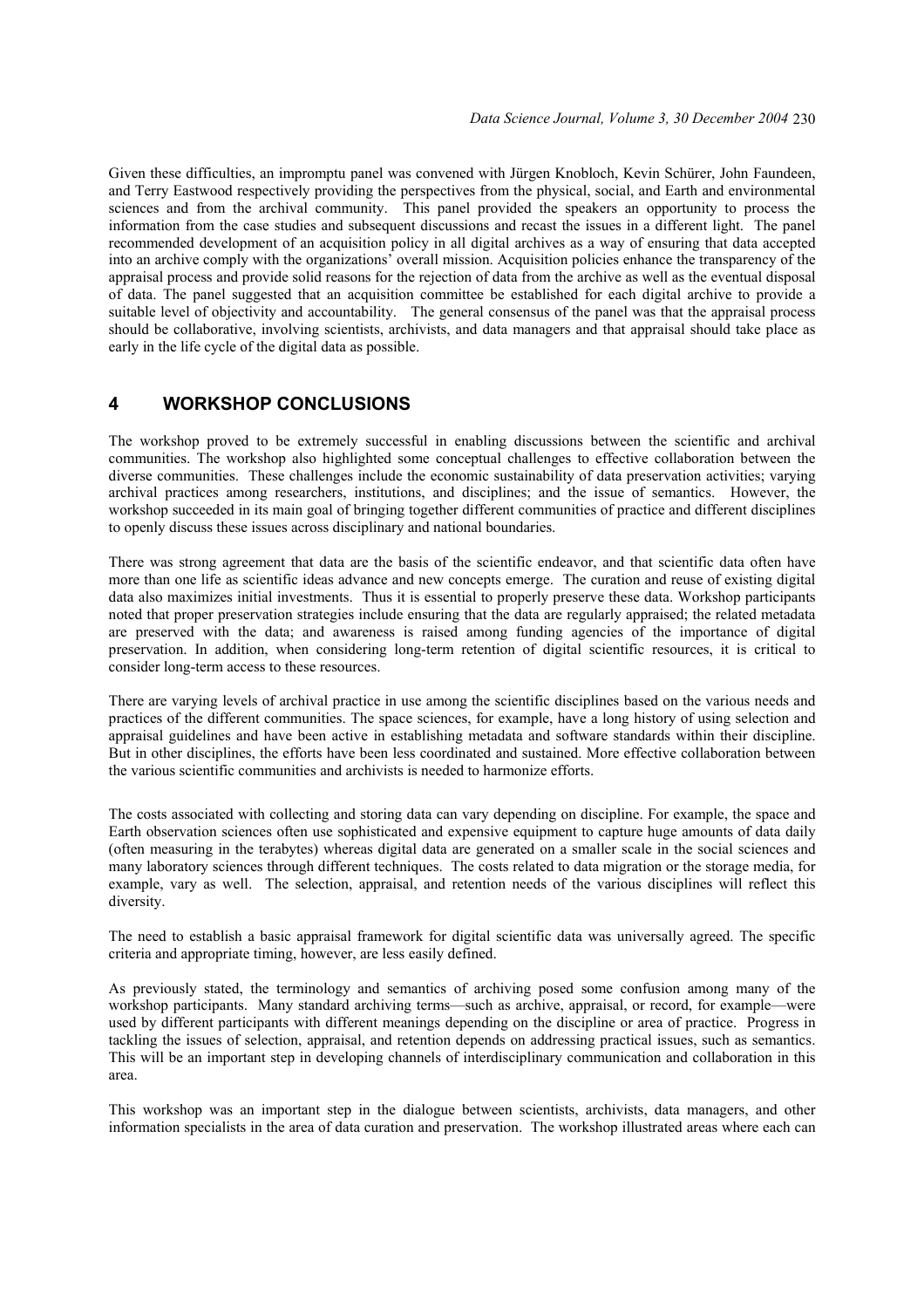learn from the others in establishing common frameworks and guidelines that will enable the effective selection, appraisal, and long-term retention of digital scientific data.

# **5 RELATED ACTIVITIES AND NEXT STEPS**

In order to capitalize on the discussions at the workshop, CODATA, through its Task Group on Archiving and Preserving Scientific and Technical Data in Developing Countries, focused on issues related to archiving at the 19<sup>th</sup> International CODATA Conference—The Information Society: New Horizons for Science, which was held on 7-10 November in Berlin.. Plenary presentations on digital libraries and data archiving and on the European Space Agency's long-term archiving and access solutions were followed by a session focused on the InterPARES project. The conference also included a general session with contributed papers on data archiving.

A series of CODATA workshops have addressed these issues in more depth, including a Workshop on Archiving Scientific and Technical Data convened at the National Research Foundation in Pretoria, South Africa in May 2002 (CODATA, 2002); the Inter-American Workshop on Access to Environmental Data, which was held in Campinas, Brazil (Canhos, et al., 2004); and the international Workshop on Strategies for the Preservation of and Open Access to Digital Scientific Data, which was held in Beijing, China in June 2004. Another workshop focusing on permanent access to scientific information in southern Africa with a focus on health and environmental information for sustainable development is being planned by CODATA and its U.S. and South African National Committees in September 2005. This series of workshops continues to highlight the importance of permanent access to scientific information resources, and to examine the policy and legal, management and technical, and institutional and economic issues that impact the archiving of digital scientific data. CODATA is also working with the International Council for Scientific and Technical Information (ICSTI) to develop an Internet portal for online resources related to permanent access to scientific data and information. The primary task of this portal is to greatly raise the visibility of the issues related to archiving and preserving access to scientific and technical data and information internationally; the need for such an online resource was evident from the discussions at the workshop. Finally, ERPANET continues to address and raise awareness of the issues related to preservation of various resources, not only scientific data, through its continuing series of workshops and seminars.

It is clear through this workshop and the related activities undertaken by CODATA, ERPANET, the U.S. National Academies, and other organizations (e.g., ICSTI and the U.S. National Science Board) that permanent access to digital resources should be at the forefront of the global scientific agenda. The ever-increasing volumes of data collected are the lifeblood of the scientific endeavor and provide the foundation for future research in areas not yet identified. However, not all of the data collected and generated can be preserved indefinitely. Effective selection and retention guidelines along with defined appraisal policies are required to ensure that digital scientific assets are widely available for future generations.

The importance of these issues was also highlighted in the Plan of Action developed at the first phase of the World Summit on the Information Society (WSIS) in Geneva in December 2003; the idea of promoting "the long-term systematic and efficient collection, dissemination, and preservation of essential scientific digital data" was raised explicitly (WSIS 2004). It is recognized that the long-term availability of and access to scientific information resources will help accelerate progress of the issues related to bridging the divide—economic, technical, and cultural—between developed and developing countries. These issues will be highlighted at the second phase of WSIS, which will take place in Tunis in November 2005. WSIS II provides an opportunity to emphasize the importance of permanent access to digital scientific resources and to highlight examples of successful archiving practices in many different disciplines, such as those presented during the EPRANET/CODATA workshop.

#### **6 ACKNOWLEDGEMENTS**

The authors would like to thank Paul Uhlir, director of the U.S. National Committee for CODATA and of the Office of International Scientific and Technical Information Programs of the U.S. National Academies, and Gail Hodge of Information International Associates for their assistance in planning the workshop and identifying potential speakers, as well as their insights into the issues that impact permanent access to digital scientific resources. We